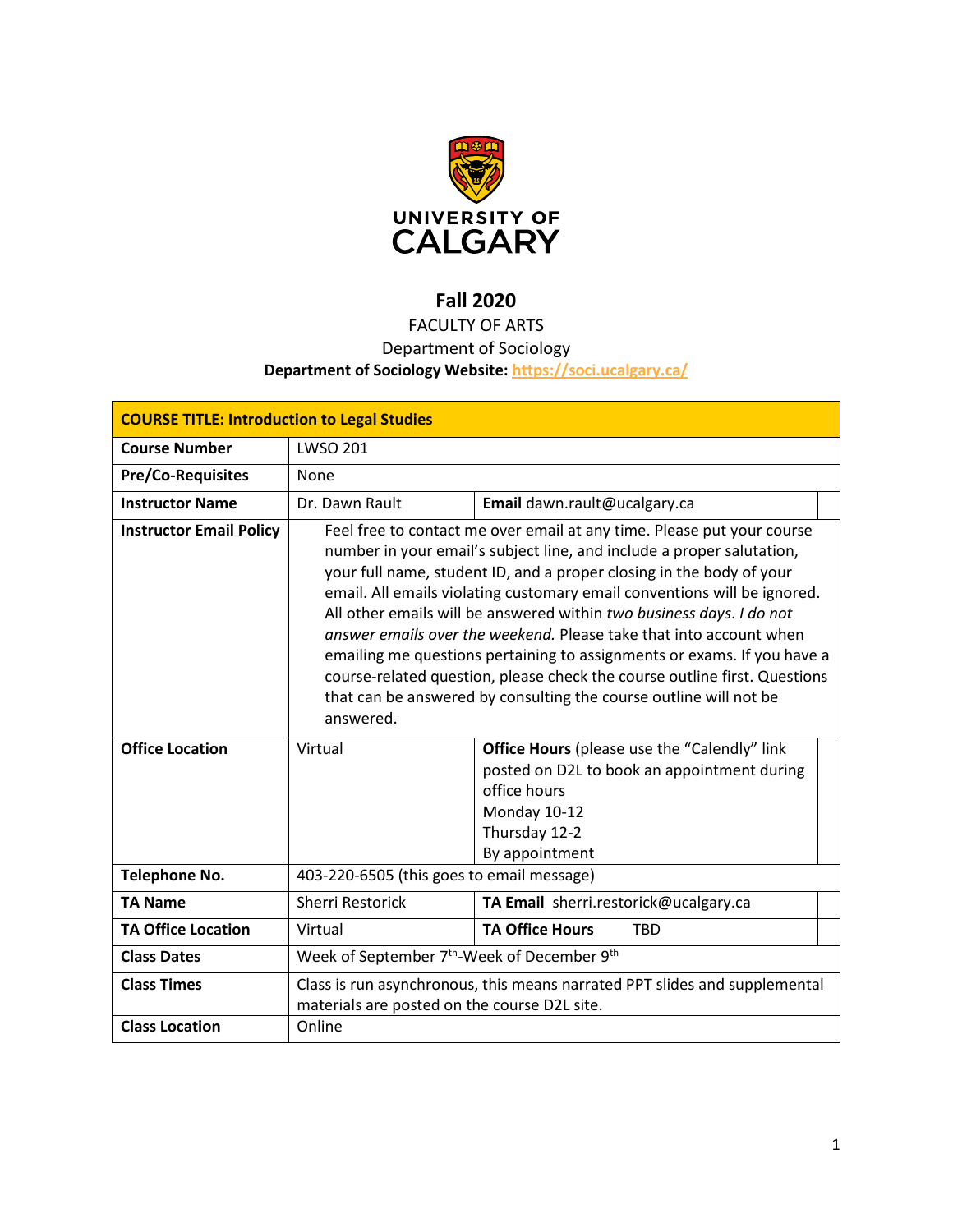#### Course Description

The course is designed to give students an introduction to the study of law in society. It is divided into three main parts. First, we will look at the ideological foundations of law in history and philosophy. Second, we will use this context to examine the law in practice in Canadian society (including law enforcement, courts and corrections). Finally, the course considers different theoretical approaches to the law.

#### Course Objectives/Learning Outcomes

By the end of the course students should be able to critically evaluate legal, philosophical, and theoretical texts and a variety of other materials. Students will also become more comfortable discussing the ways in which the law, politics, and society influence each other and how the law in Canada and other liberal democracies is made and reformed over time.

#### Course Format

For this semester, the course will run asynchronous online through D2L. I will post all narrated PPT lectures slides, and all other course materials on D2L. Students should regularly check D2L for all course announcements.

#### Learning Resources

Please read BOTH texts below. You will be asked to complete a written assignment that integrates both texts. Please begin reading the texts immediately so you have sufficient time to finish the texts and complete your assignment.

**#1 Edmund Burke**, *Reflections on the Revolution in France*, edited by J.G.A. Pocock (Indianapolis: Hackett Publishing, 1987) [originally published 1790]

#### **AND**

**#2 John Locke**, *Second Treatise of Government*, edited by C.B. Macpherson (Indianapolis: Hackett Publishing, 1980) [originally published 1690]. Please read the following excerpts from the Locke text:

**Chapter 1-**Sections 1,2,3 **Chapter 2-**Sections 4-15 **Chapter 3-**Sections 16-21 **Chapter 4-**Sections 22-24 **Chapter 5-**Sections 25-51 **Chapter 7-**Sections 77-94 **Chapter 8-**Sections 95-122 **Chapter 9-**Sections 123-131 **Chapter 10-**Sections 132 + 133 **Chapter 11-**Sections 134-142 **Chapter 18-**Sections 199-210 **Chapter 19-**Sections 211-243

\*\*\*Additional readings/materials will be posted on D2L throughout the semester Both of these texts can be found online for free. I have not ordered the books for the university bookstore for this reason. They are also available through online vendors, but because of potential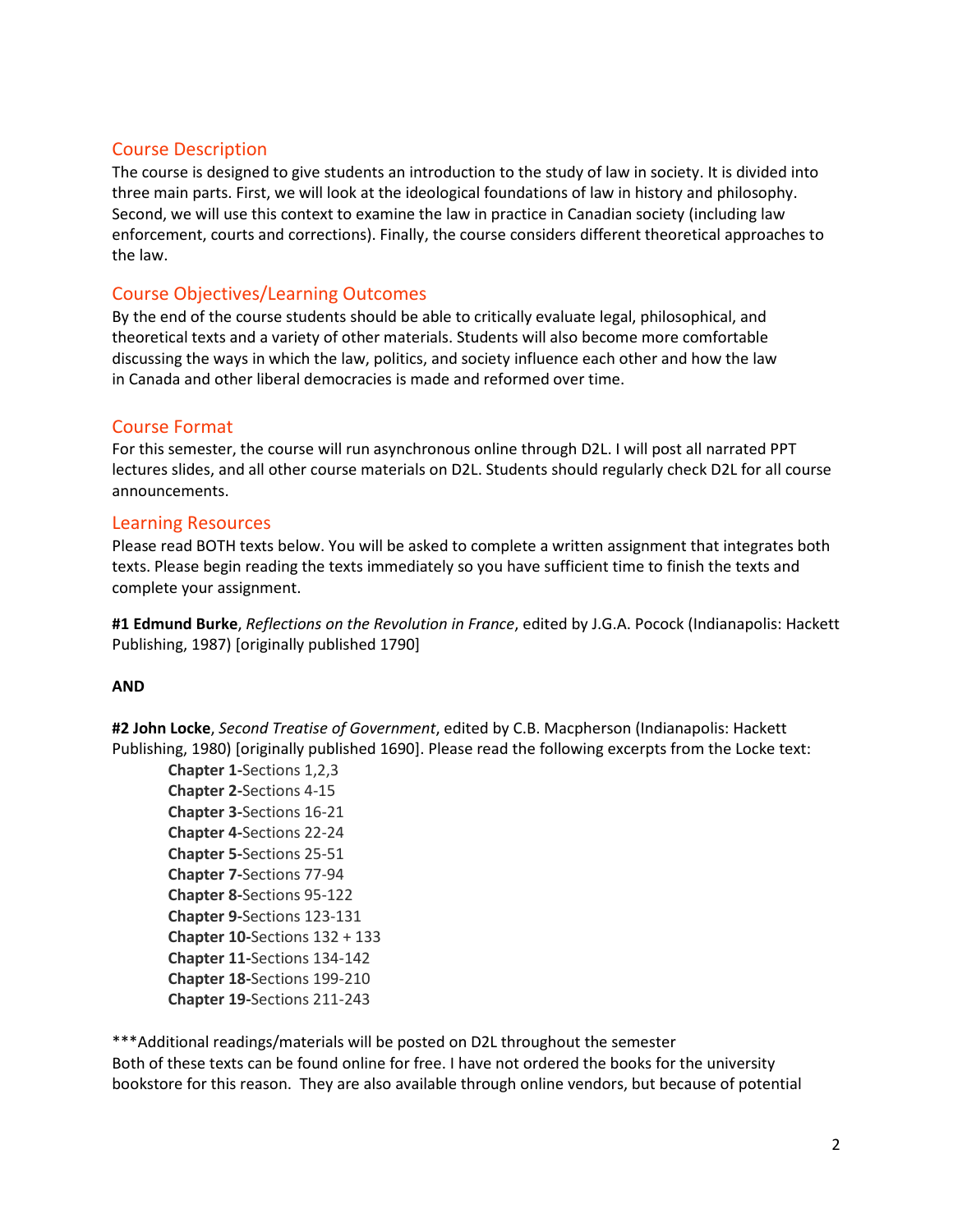shipping delays, I would encourage you to find an online version. The Locke text is available as an audiobook as an additional option. Please start reading your texts immediately.

# Learning Technologies and Requirements

There is a D2L site for this course which contains required readings and other relevant class resources and materials (see d2L.ucalgary.ca). In order to successfully engage in their learning experiences at the University of Calgary, students taking online, remote and blended courses are required to have reliable access to the following technology:

- A computer with a supported operating system, as well as the latest security, and malware updates;
- A current and updated web browser;
- Webcam (built-in or external);
- Microphone and speaker (built-in or external), or headset with microphone;
- Current antivirus and/or firewall software enabled;
- Broadband internet connection.

| <b>Schedule of Lectures and Readings</b> |  |
|------------------------------------------|--|
|                                          |  |

|                                                 | *Schedule subject to change, additional readings/materials are posted on D2L                                                                                                               |  |  |
|-------------------------------------------------|--------------------------------------------------------------------------------------------------------------------------------------------------------------------------------------------|--|--|
| Week 1                                          | Please watch welcome video + complete welcome quiz (closes Sept. 27)                                                                                                                       |  |  |
| Sept 7 <sup>th</sup> -13 <sup>th</sup>          | Please also begin reading Edmund Burke and John Locke texts                                                                                                                                |  |  |
| Week 2                                          | Lecture #1-Trolley Problem                                                                                                                                                                 |  |  |
| Sept 14th-20th                                  | Continue reading Burke and Locke texts                                                                                                                                                     |  |  |
| Week 3<br>Sept 21st-27th                        | Lecture #2-What's the right thing to do?<br>Continue reading Burke and Locke texts<br>*Critical Reflection #1 Due Sept 27 (before midnight-D2L Dropbox)*<br>*Welcome quiz closes Sept. 27* |  |  |
| Week 4                                          | Lecture #3-Who decides what is the right thing to do?                                                                                                                                      |  |  |
| Sept 28th-Oct 4th                               | Continue reading Burke and Locke texts                                                                                                                                                     |  |  |
| Week 5<br>Oct 5 <sup>th</sup> -11 <sup>th</sup> | Lecture #4-Influential theorists<br>Continue reading Burke and Locke texts<br>*Critical Reflection #2 Due Oct. 11 (before midnight-D2L Dropbox)*                                           |  |  |
| Week 6                                          | Lecture #5-Our laws                                                                                                                                                                        |  |  |
| Oct 12 <sup>th</sup> -18 <sup>th</sup>          | Continue reading Burke and Locke texts                                                                                                                                                     |  |  |
| Week 7                                          | *Midterm Exam October 23-24 <sup>th</sup> (timed exam available for 24 hours)*                                                                                                             |  |  |
| Oct 19th-25th                                   | Continue reading Burke and Locke texts                                                                                                                                                     |  |  |
| Week 8                                          | Lecture #6-Law Enforcement                                                                                                                                                                 |  |  |
| Oct 26th-Nov 1st                                | Continue reading Burke and Locke texts                                                                                                                                                     |  |  |
| Week 9                                          | Lecture #7-Courts                                                                                                                                                                          |  |  |
| Nov 2 <sup>nd</sup> -8 <sup>th</sup>            | Continue reading Burke and Locke texts                                                                                                                                                     |  |  |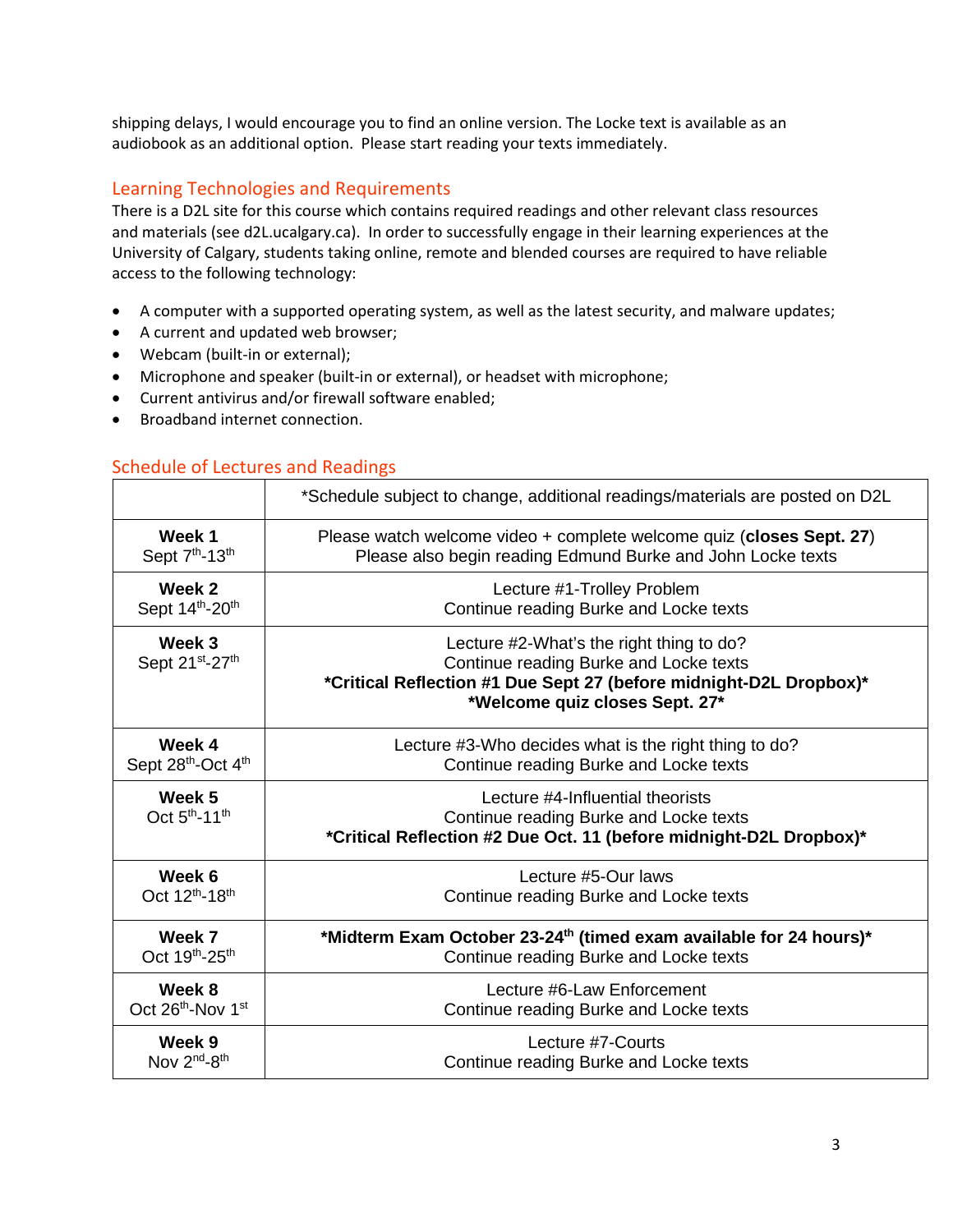| Week 10                          | <b>Fall Reading Break</b>                                           |  |  |
|----------------------------------|---------------------------------------------------------------------|--|--|
| Nov 9th-15th                     | *Burke + Locke Response Due Nov 15 (before midnight-D2L Dropbox)*   |  |  |
| Week 11<br>Nov 16th-22nd         | Lecture #8-The Charter of Rights and Freedoms                       |  |  |
| Week 12                          | Lecture #9-R.v. Le Case                                             |  |  |
| Nov 23rd-29th                    | *Critical Reflection #3 Due Nov 29th (before midnight-D2L Dropbox)* |  |  |
| Week 13<br>Nov $30th$ -Dec $6th$ | Lecture #10-Corrections                                             |  |  |

# Methods of Assessment and Grading Weights

#### **Welcome to LWSO 201 Quiz-3%**

This welcome quiz will be administered online using the D2L quiz function. The quiz must be completed *before* September 27th. Please watch the welcome video and review the course outline before completing this quiz. You may access your course outline while completing this quiz.

#### **Midterm Exam-22%**

The midterm exam will consist of multiple choice and true/false questions. It will be administered online using the D2L quiz function. This timed 2-hour exam will be open on D2L for a 24-hour period. Both the midterm and final exams are closed book exams, meaning you cannot use any sources during your exam.

#### **Final Exam-30%**

The final exam will consist of multiple choice and true/false questions. The final exam is scheduled by the registrar but administered online using the D2L quiz function. You will have 2 hours to complete your final exam, but it can be written any time during a 24-hour period. The final exam is not cumulative, but some material carries over from the midterm, so please review your midterm study notes. Both the midterm and final exams are closed book exams, meaning you cannot use any sources during your exam.

• **Students with Accommodations:** If your exam accommodation requires additional time, I will facilitate that through D2L. If you require additional supports, please connect with your access advisor.

#### **Critical Reflections-15% (3 x 5% each)**

You are asked to complete 3 unique critical reflections throughout the semester, submitted to me through D2L. Each reflection should be approximately 500 words in length. Additional details are posted on D2L. Please carefully follow the directions. Late submissions will be penalized 20% per day.

#### **Burke + Locke Response (30%)**

This assignment will involve critical responses to the assigned readings by John Locke and Edmund Burke. Additional details are posted on D2L. Please carefully follow the directions. Late submissions will be penalized 5% per-day.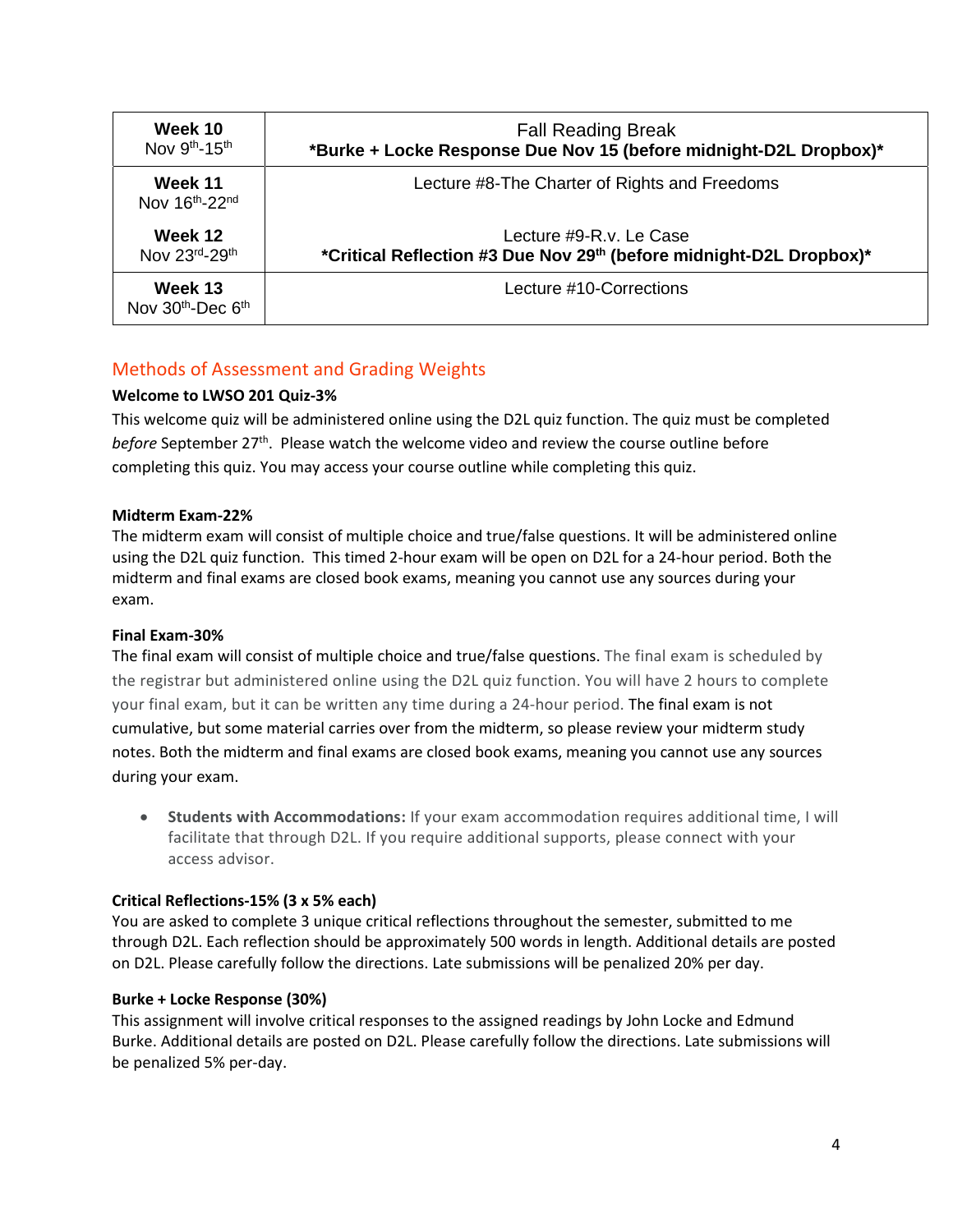# Final Exam Information

The final exam will be scheduled by the office of the registrar but administered through D2L.

#### Grading Scale

Letter grades will be assigned and submitted to the registrar based on the following scale:

| Grade     | Percent range  | <b>Grade Point Value</b> | <b>Description</b>                                                                    |
|-----------|----------------|--------------------------|---------------------------------------------------------------------------------------|
| A+        | $96 - 100%$    | 4.0                      | Outstanding performance                                                               |
| A         | $90 - 95.99%$  | 4.0                      | <b>Excellent performance</b>                                                          |
| А-        | $85 - 89.99%$  | 3.7                      | Approaching excellent performance                                                     |
| $B+$      | $80 - 84.99%$  | 3.3                      | Exceeding good performance                                                            |
| B         | 75 – 79.99%    | 3.0                      | Good performance                                                                      |
| <b>B-</b> | $70 - 74.99%$  | 2.7                      | Approaching good performance                                                          |
| $C+$      | $67 - 69.99\%$ | 2.3                      | Exceeding satisfactory performance                                                    |
| C         | $63 - 66.99%$  | 2.0                      | Satisfactory performance                                                              |
| $C -$     | $59 - 62.99%$  | 1.7                      | Approaching satisfactory performance                                                  |
| D+        | $55 - 58.99%$  | 1.3                      | Marginal pass. Insufficient preparation for<br>subsequent courses in the same subject |
| D         | $50 - 54.99%$  | 1.0                      | Minimal Pass. Insufficient preparation for<br>subsequent courses in the same subject. |
| F         | <50%           | 0                        | Failure. Did not meet course requirements.                                            |

#### Absences and Deferrals

Students who are absent from class assessments (tests or other assignments) should inform their instructors as soon as possible. Instructors may request that evidence in the form of documentation be provided. *If the reason provided for the absence is acceptable*, instructors may decide that any arrangements made can take forms *other than* make-up tests or assignments. Deferred midterm exams are NOT permitted. If a student misses the midterm exam for an acceptable reason, the weight of that assessment will be re-distributed. For example, the weight of a missed grade may be added to another assignment or test.

**Deferred Final Exam Form:** Please note that requests to defer a Registrar scheduled final exam are dealt with through the Registrar's Office. Further information can be found at: <https://www.ucalgary.ca/registrar/exams/deferred-exams>

**Deferred Term Work Form:** Deferral of term work past the end of a term requires a form to be filled out by the student and submitted, along with any supporting documentation, to the instructor. The form is available at:

<https://live-ucalgary.ucalgary.ca/sites/default/files/teams/14/deferral-of-term-work-2020.pdf>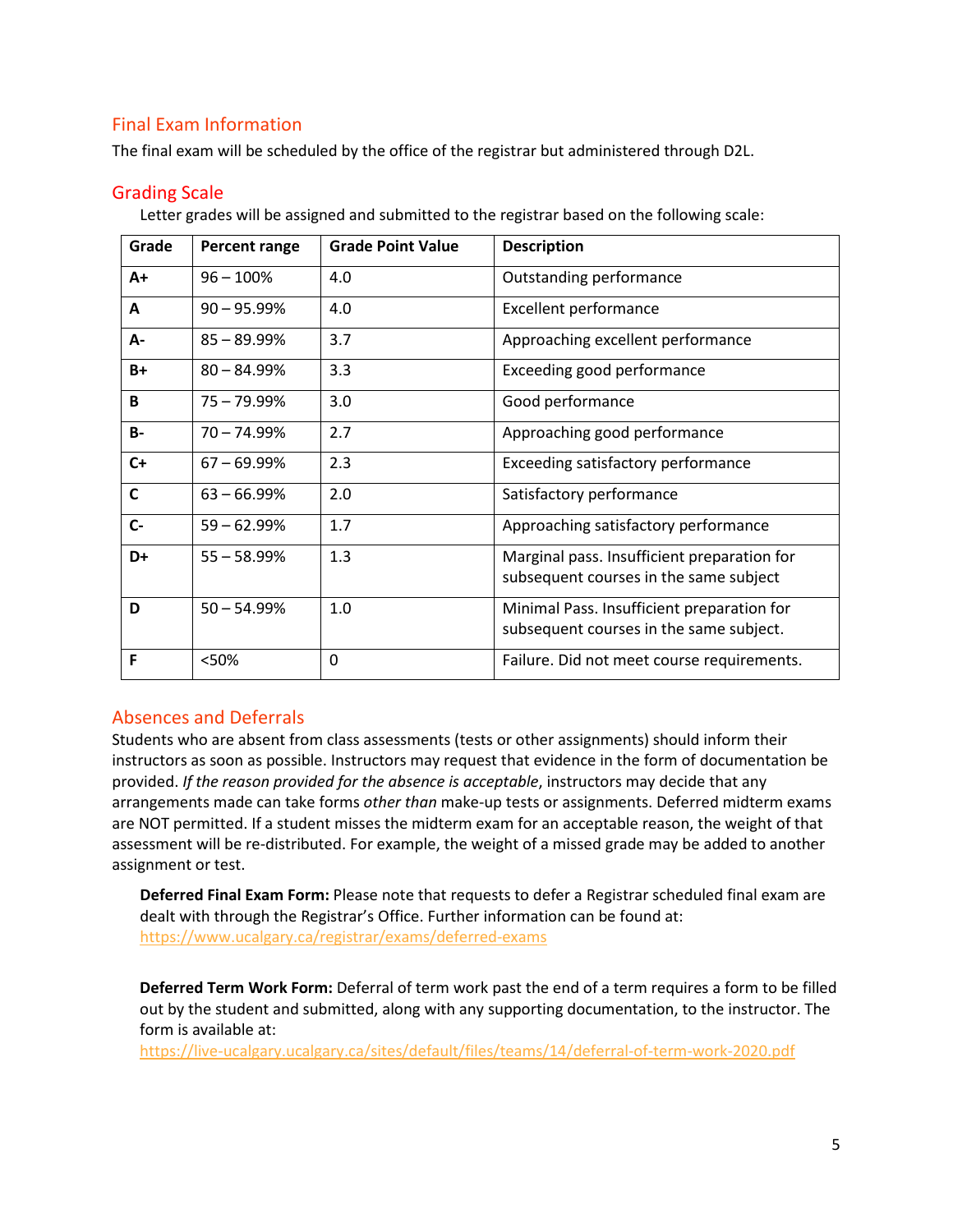Once an extension date has been agreed between instructor and student, the instructor will email the form to the Faculty of Arts Program Information Centre (ascarts@ucalgary.ca) for approval by the Associate Dean.

#### Grade Reappraisal

*Within one week* of the date the exam/assignment is returned, students seeking reappraisal of examinations or assignments must submit a written response to me explaining the basis for reconsideration of one's mark. I will review the grade assigned and will then book a time with the student to discuss his or her work and rationale. It should be noted that a *re-assessed grade may be raised, lowered, or remain the same.*

#### Handing in Papers, Assignments

- 1. The main Sociology Department office does not deal with any course-related matters. Please speak directly to your instructor.
- 2. Final grades are not posted by the Sociology Department. They are only available online.

#### Guidelines for Zoom Sessions

Zoom is a video conferencing program that will allow us to meet at specific times for "live" office hours, so that we can have the opportunity to meet each other virtually and discuss relevant course topics. To help ensure Zoom sessions are private, do not share the Zoom link or password with others, or on any social media platforms. Zoom links and passwords are only intended for students registered in the course. Zoom recordings and materials presented in Zoom, including any teaching materials, must not be shared, distributed or published without the instructor's permission.

The use of video conferencing programs relies on participants to act ethically, honestly and with integrity; and in accordance with the principles of fairness, good faith, and respect (as per the Code of [Conduct\)](https://www.ucalgary.ca/policies/files/policies/code-of-conduct.pdf). When entering Zoom or other video conferencing sessions (such as MS Teams), you play a role in helping create an effective, safe and respectful learning environment. Please be mindful of how your behavior in these sessions may affect others. Participants are required to use names officially associated with their UCID (legal or preferred names listed in the Student Centre) when engaging in these activities. Instructors/moderators can remove those whose names do not appear on class rosters. Non-compliance may be investigated under relevant University of Calgary conduct policies (e.g Student [Non-Academic Misconduct Policy\)](https://ucalgary.ca/policies/files/policies/non-academic-misconduct-policy.pdf). If participants have difficulties complying with this requirement, they should email the instructor of the class explaining why, so the instructor may consider whether to grant an exception, and on what terms. For more information on how to get the most out of your zoom sessions visit[: https://elearn.ucalgary.ca/guidelines-for-zoom/](https://elearn.ucalgary.ca/guidelines-for-zoom/).

#### Research Ethics

Students are advised that any research with human subjects – including any interviewing (even with friends and family), opinion polling, or unobtrusive observation – must have the approval of the Faculty Ethics Committee. In completing course requirements, students must not undertake any human subjects research without discussing their plans with the instructor, to determine if ethics approval is required.

## Copyright Legislation

All students are required to read the University of Calgary policy on Acceptable Use of Material Protected by Copyright [\(https://www.ucalgary.ca/policies/files/policies/acceptable-use-of-material-](https://www.ucalgary.ca/policies/files/policies/acceptable-use-of-material-protected-by-copyright-policy.pdf)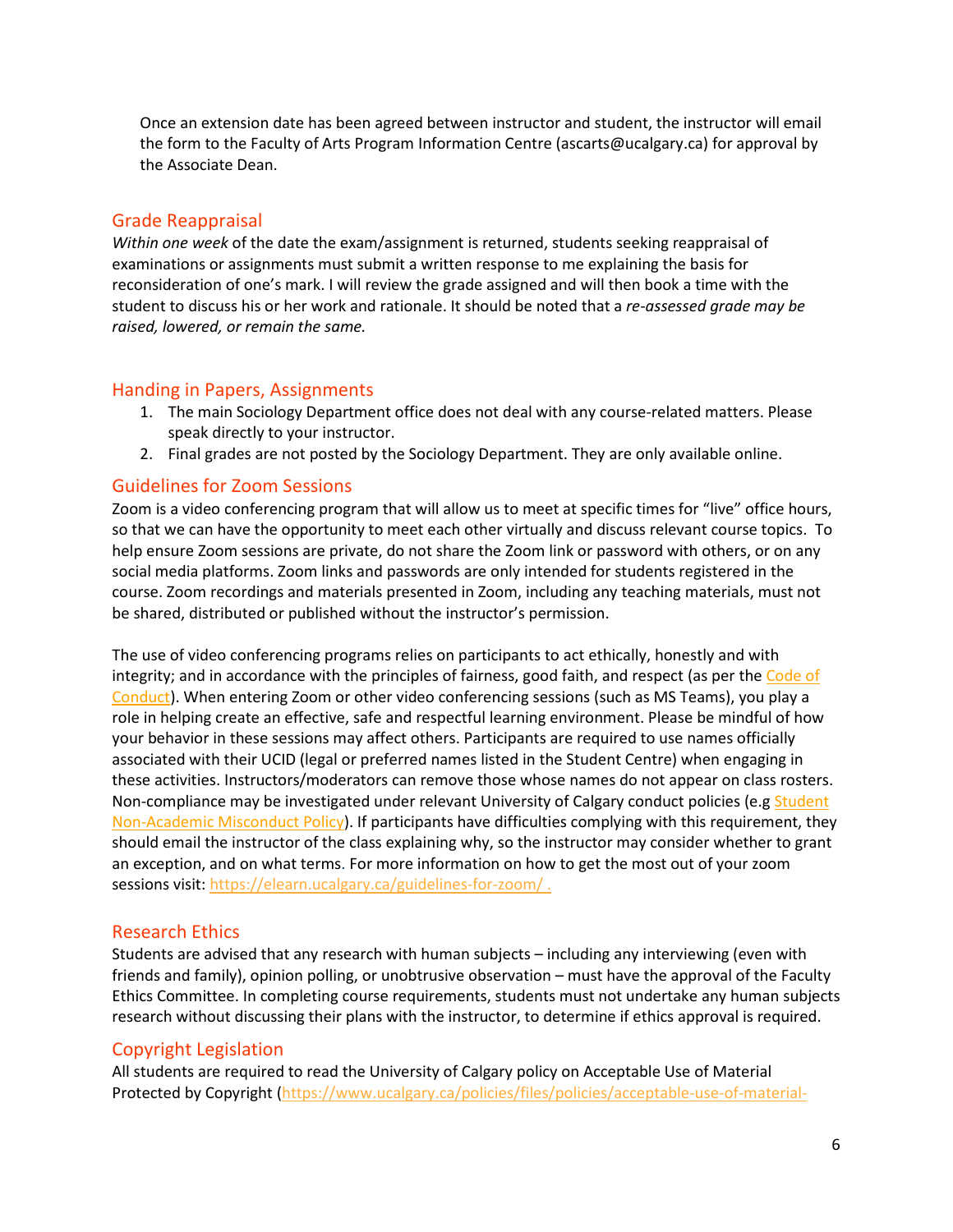[protected-by-copyright-policy.pdf\)](https://www.ucalgary.ca/policies/files/policies/acceptable-use-of-material-protected-by-copyright-policy.pdf) and requirements of the Copyright Act [\(https://laws](https://laws-lois.justice.gc.ca/eng/acts/C-42/index.html)[lois.justice.gc.ca/eng/acts/C-42/index.html\)](https://laws-lois.justice.gc.ca/eng/acts/C-42/index.html) to ensure they are aware of the consequences of unauthorized sharing of course materials (including instructor notes, electronic versions of textbooks etc.). Students who use material protected by copyright in violation of this policy may be disciplined under the Non-Academic Misconduct Policy.

#### Instructor Intellectual Property

Course materials created by professor(s) (including course outlines, presentations and posted notes, labs, case studies, assignments and exams) remain the intellectual property of the professor(s). These materials may NOT be reproduced, redistributed or copied without the explicit consent of the professor. The posting of course materials to third party websites such as note-sharing sites without permission is prohibited. Sharing of extracts of these course materials with other students enrolled in the course at the same time may be allowed under fair dealing.

#### Recording of Lectures

Note that the audio or video recording of lectures and taking screengrabs of PowerPoint slides during the lecture are not permitted without explicit authorization. The non-authorized media recording of lectures is inconsistent with the Code of Conduct and may result in discipline in accordance with the Student Non-Academic Misconduct Policy and Procedure. For more information click here: [https://www.ucalgary.ca/policies/files/policies/non-academic-misconduct-policy.pdf.](https://www.ucalgary.ca/policies/files/policies/non-academic-misconduct-policy.pdf)

#### Sharing of Lecture Notes and Exam Questions

Note that publicly sharing lectures notes and exam questions on 3rd party sites such as OneClass, StudyBlue, Quizlet, Course Hero, etc. is not permitted. Any violations are subject to investigation under the UofC Student Non-Academic Misconduct Policy. For more information, click here[:https://www.ucalgary.ca/policies/files/policies/non-academic-misconduct-policy.pdf.](https://www.ucalgary.ca/policies/files/policies/non-academic-misconduct-policy.pdf)

#### Academic Misconduct

Please refer to the website listed below for information on University of Calgary policies on Plagiarism/Cheating/Other Academic Misconduct: <http://www.ucalgary.ca/pubs/calendar/current/k.html>

#### Academic Accommodation

Students seeking an accommodation based on disability or medical concerns should contact Student Accessibility Services; SAS will process the request and issue letters of accommodation to instructors. For additional information on support services and accommodations for students with disabilities, visit www.ucalgary.ca/access/. Students who require an accommodation in relation to their coursework based on a protected ground other than disability should communicate this need in writing to their Instructor. The full policy on Student Accommodations is available at:

<http://www.ucalgary.ca/policies/files/policies/student-accommodation-policy.pdf>

Students needing an Accommodation based on a Protected Ground other than Disability, should communicate this need, preferably in writing, to the course instructor.

## Libraries & Cultural Resources

To contact your librarian or find out about the resources and services available to sociology students go to the Sociology Library guide[: https://library.ucalgary.ca/guides/sociology](https://library.ucalgary.ca/guides/sociology) To access the main Library website go to: [https://library.ucalgary.ca](https://library.ucalgary.ca/)